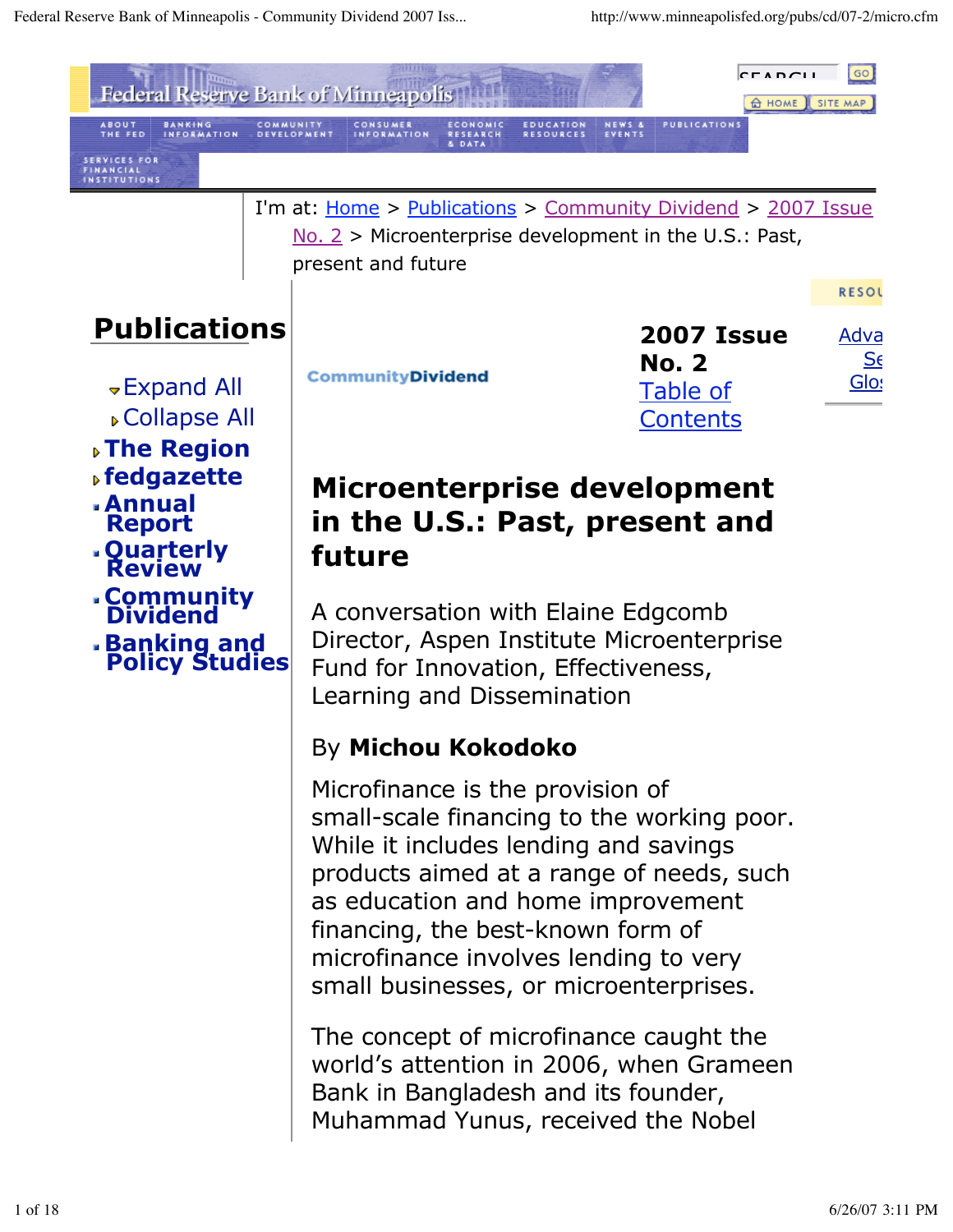Peace Prize for their efforts to "create economic and social development from below." For more than 30 years, Grameen Bank has helped people in Third World countries escape poverty by providing collateral-free loans and other financial services to support microenterprises.

The prize announcement piqued media interest in microenterprise development organizations (MDO) all over the globe, including those in the U.S. MDOs emerged here in the mid-1980s in response to a need for better economic options, particularly for entrepreneurs who lack access to mainstream financial institutions. They provide small business loans, technical assistance or both to businesses with five or fewer employees. The Association for Enterprise Opportunity (AEO), the trade association of microenterprise programs in the U.S., estimates there were 20.7 million microenterprises nationwide in 2001. According to one set of estimates, they make up nearly 86 percent of all enterprises in the U.S. and contribute 16.6 percent of total nonfarm employment.  $*$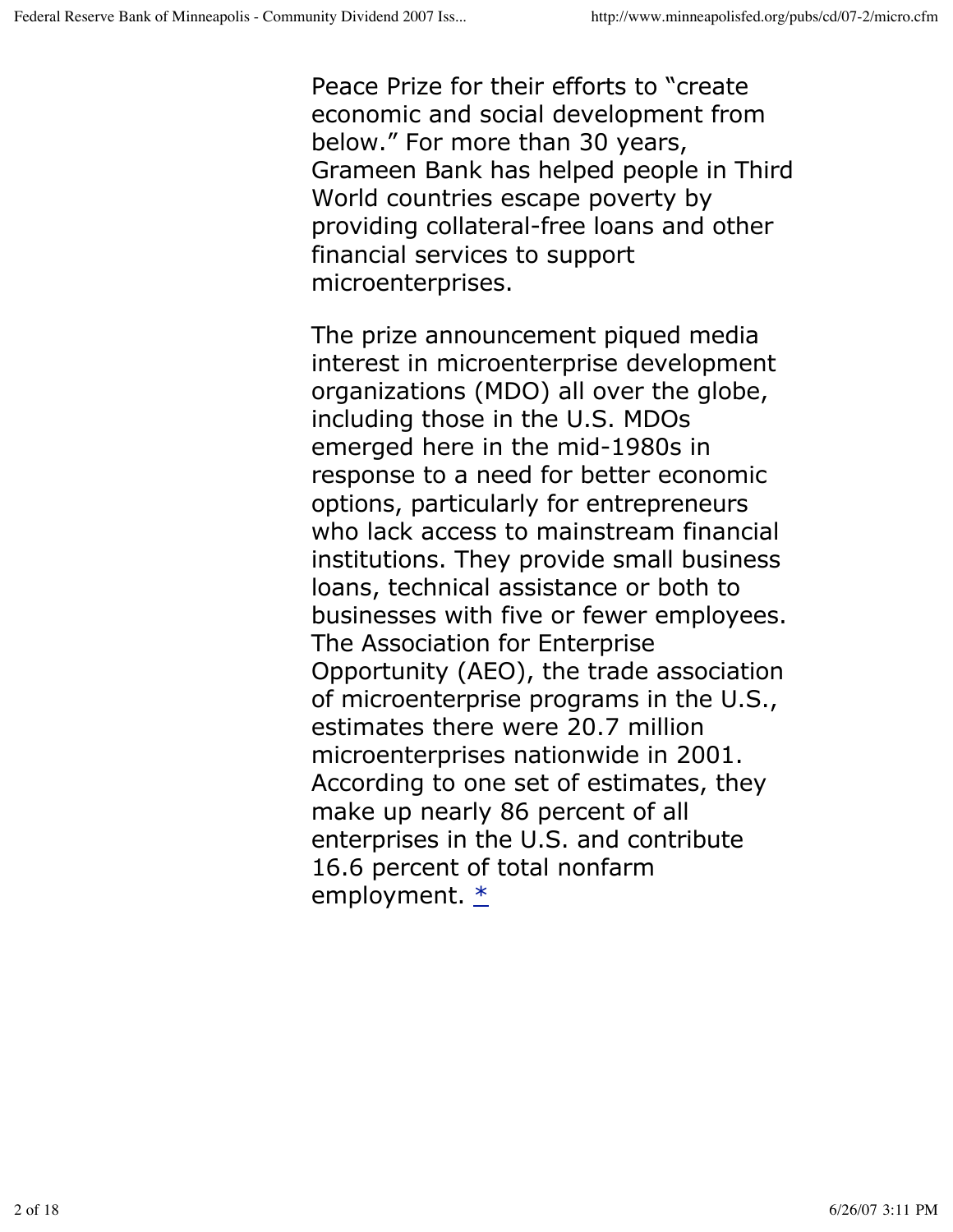| Ninth District<br>State   | Number of<br>Microenterprises* | Ninth District, 2004<br>Microenterprise<br>Employment | Total Private<br>Nonfarm<br>Employment | Microenterprise<br>Employment as a<br>Percentage of Total<br>Private Nonfarm<br>Employment |
|---------------------------|--------------------------------|-------------------------------------------------------|----------------------------------------|--------------------------------------------------------------------------------------------|
| Upper Michigan            | 22,322                         | 30,870                                                | 159,867                                | 19.3                                                                                       |
| Minnesota                 | 441,842                        | 568,834                                               | 3,325,074                              | 17.1                                                                                       |
| Montana                   | 99,513                         | 133,189                                               | 564,874                                | 23.6                                                                                       |
| North Dakota              | 54,210                         | 73,590                                                | 427,802                                | 17.2                                                                                       |
| South Dakota              | 67,753                         | 91,306                                                | 495,664                                | 18.4                                                                                       |
| Northwestern<br>Wisconsin | 71,205                         | 93,657                                                | 481,649                                | 19.4                                                                                       |

Nearly 20 years after its inception, the U.S. microenterprise development field is at a critical point. By 2005, the number of microenterprise development programs in the U.S. had grown to more than 500. Still, achieving sufficient scale and sustainability remains elusive for many MDOs. Many field practitioners and researchers agree that the industry faces a multitude of hurdles. Some of the key challenges they identify are:

- *Fragmentation*. There are many MDOs that have limited capacity and provide similar products and services, resulting in duplicated efforts across the field and an inability to take advantage of economies of scale.
- *Increased competition due to market changes*. The growing microenterprise field is attracting the attention of other financial players, which means MDOs are no longer the only entities providing assistance to very small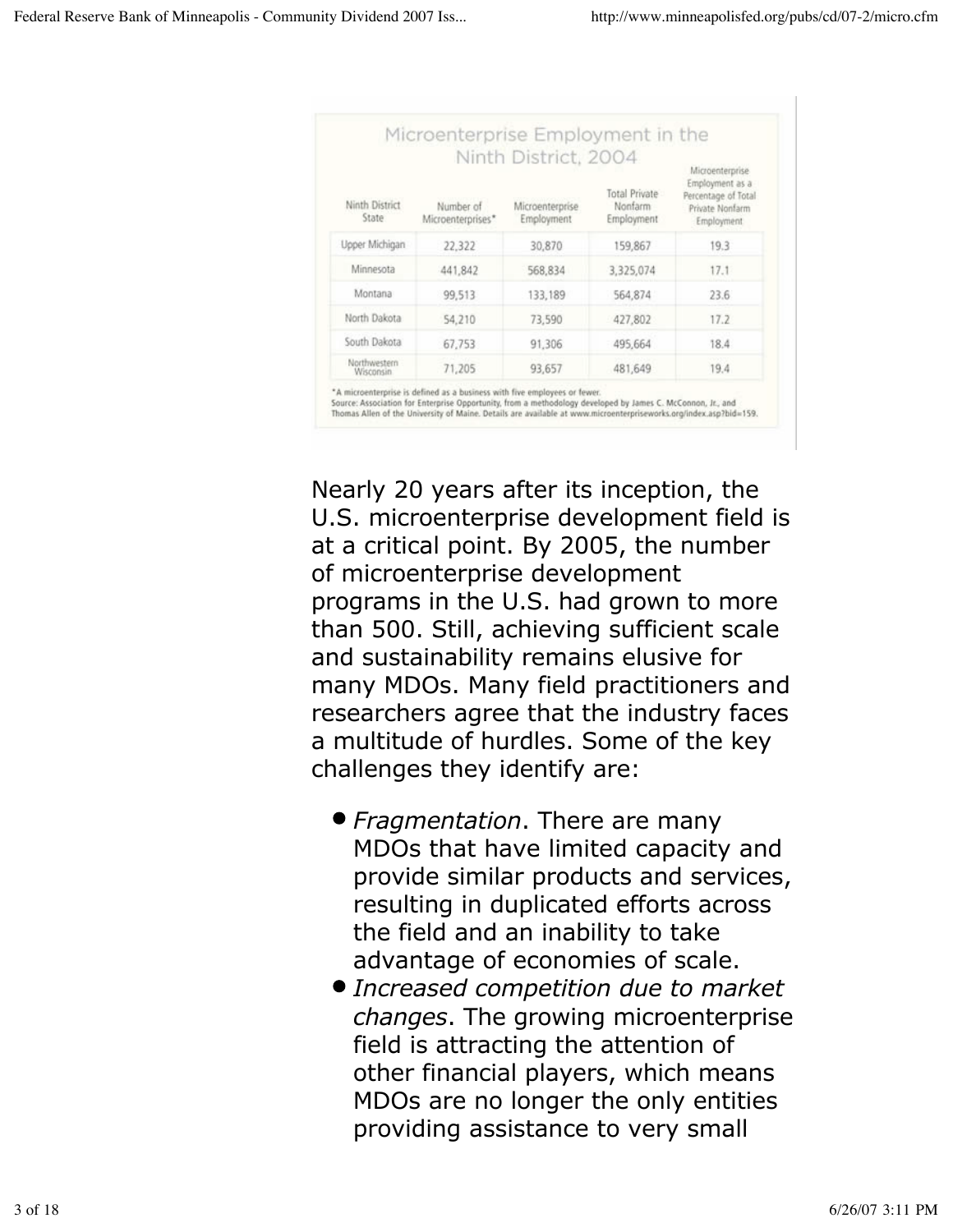businesses. While increased competition is generally a good thing, some people have expressed concern that products offered by the new players, like credit cards and payday loans, may have high costs and negative effects.

*Lack of standardization and accreditation*. Since there are no standardized performance data or certification programs for MDOs in the U.S., funders may lack confidence that programs are worthy of support.

Some MDOs and their networks are attempting to address these challenges. For example, AEO developed national standards for its member organizations. The goal of the standards, which are based on best practices for microenterprise development, is to provide funders at the local, regional and national levels with a mechanism to identify effective microenterprise development programs.

To learn more about the history of MDOs in the U.S. and the challenges these organizations face, *Community Dividend* spoke with Elaine Edgcomb, who has served as director of the Aspen Institute Microenterprise Fund for Innovation, Effectiveness, Learning and Dissemination (FIELD) since its creation in 1998. FIELD's mission is to identify, develop and disseminate best practices for microenterprises and educate funders, policymakers and others about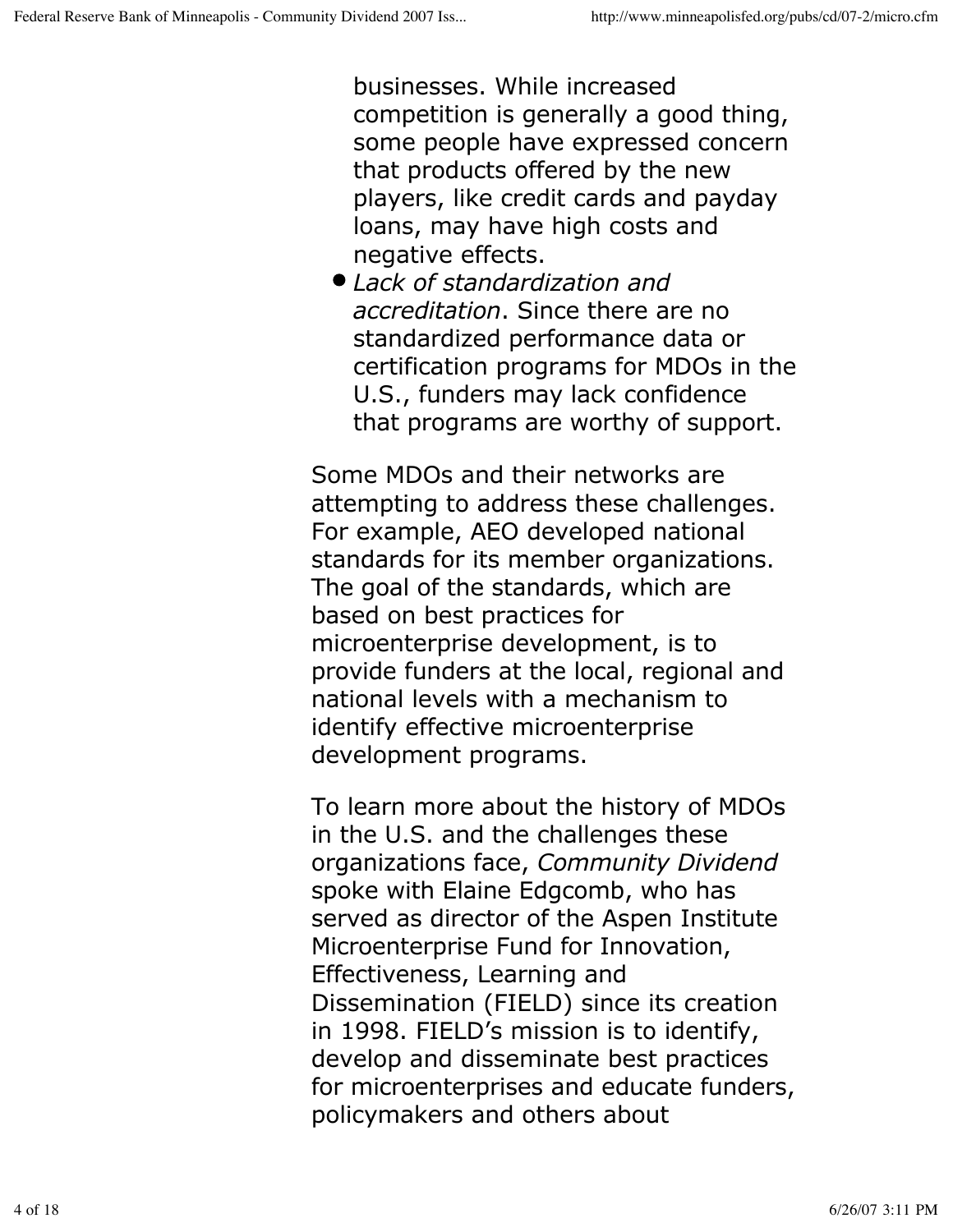microenterprise as an antipoverty strategy. In her role as director, Edgcomb writes and edits works on evaluation practice, institutional development, financial analysis and microenterprise strategies.

**Community Dividend:** First, a basic question. Why is it relevant to distinguish microenterprises from small businesses in general?

**Elaine Edgcomb:** According to the U.S. Small Business Administration, the definition of small businesses includes businesses that are relatively large—up to 500 employees. So the term "micro" is used to distinguish or put some focus on the very smallest of these businesses, those with five or fewer employees. The other thing to keep in mind, although it's not in the definition per se, is that microenterprise development programs focus preferentially on businesses that are started by people who are disadvantaged or marginalized by gender, race, ethnicity or poverty. They help individuals who haven't had easy access to mainstream business services or have experienced barriers to getting credit. It's true that the term "microenterprise" could be explained better. There's some talk in the field about finding additional words to refine the definition.

**CD:** What led to the development of microenterprise programs in the U.S.?

**EE:** It's an interesting question, because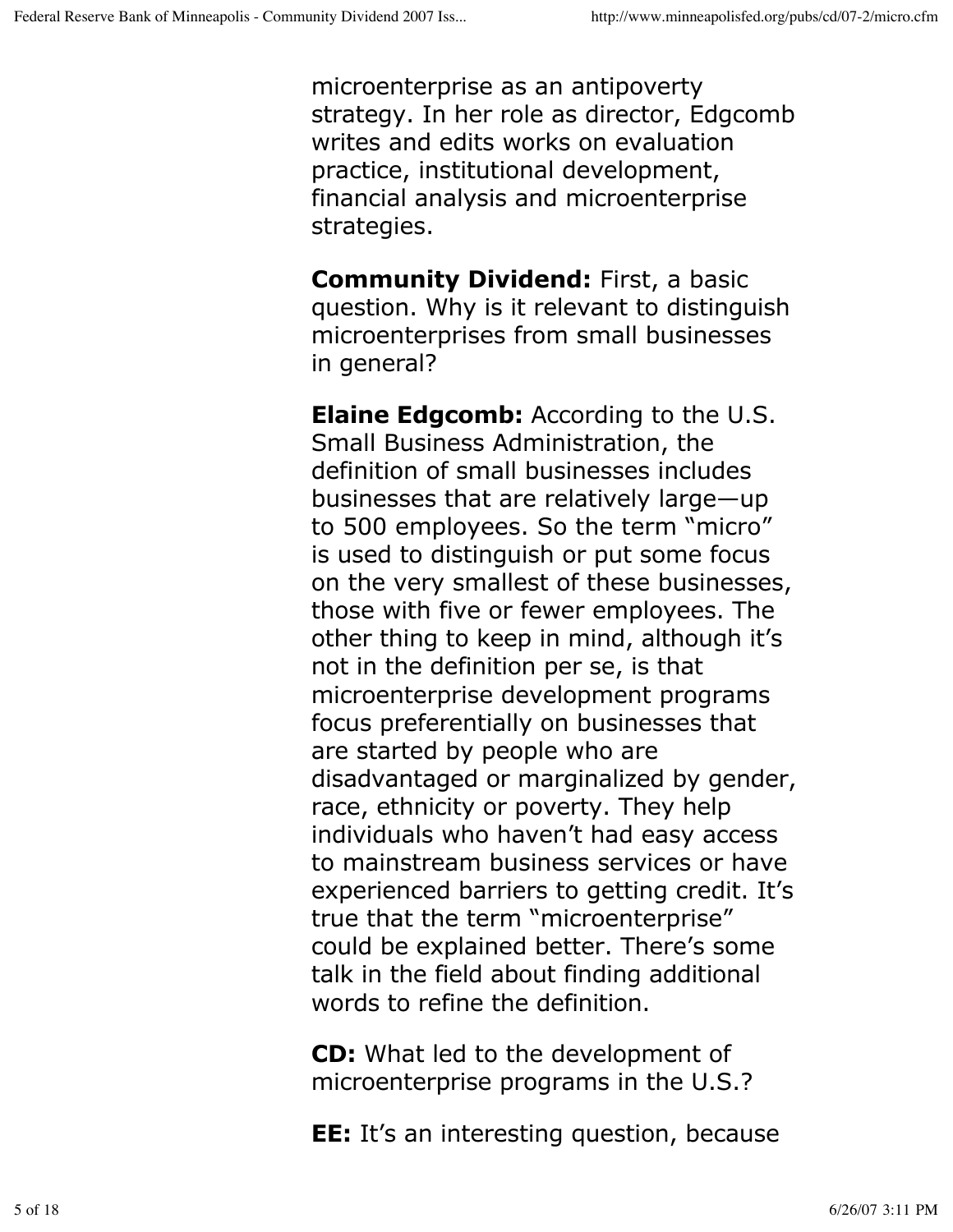people often think the U.S. microenterprise development field is a direct outgrowth of the field overseas. In fact, that was just one of the influences or forces. People in the U.S. did look overseas to understand the microenterprise development methodology being used in Third World countries and how it might be applicable to disadvantaged entrepreneurs and low-income individuals here at home. But prior to the emergence of the international field, there were a number of other things happening in the U.S.

In the early 1980s, a number of women's organizations started trying to create more opportunities for women to engage in small businesses in the U.S. Their interest emerged as a response to the limited options that existed for women in both wage employment and business ownership. Various programs were developed to provide business training and counseling for women at all economic levels.

Another impetus was that some organizations began to look at self-employment as an option for the unemployed. The Corporation for Enterprise Development, a policy organization that's now called CFED, was inspired by some initiatives in Europe that allowed people to use their unemployment insurance payments to start their own businesses. CFED representatives went to Europe and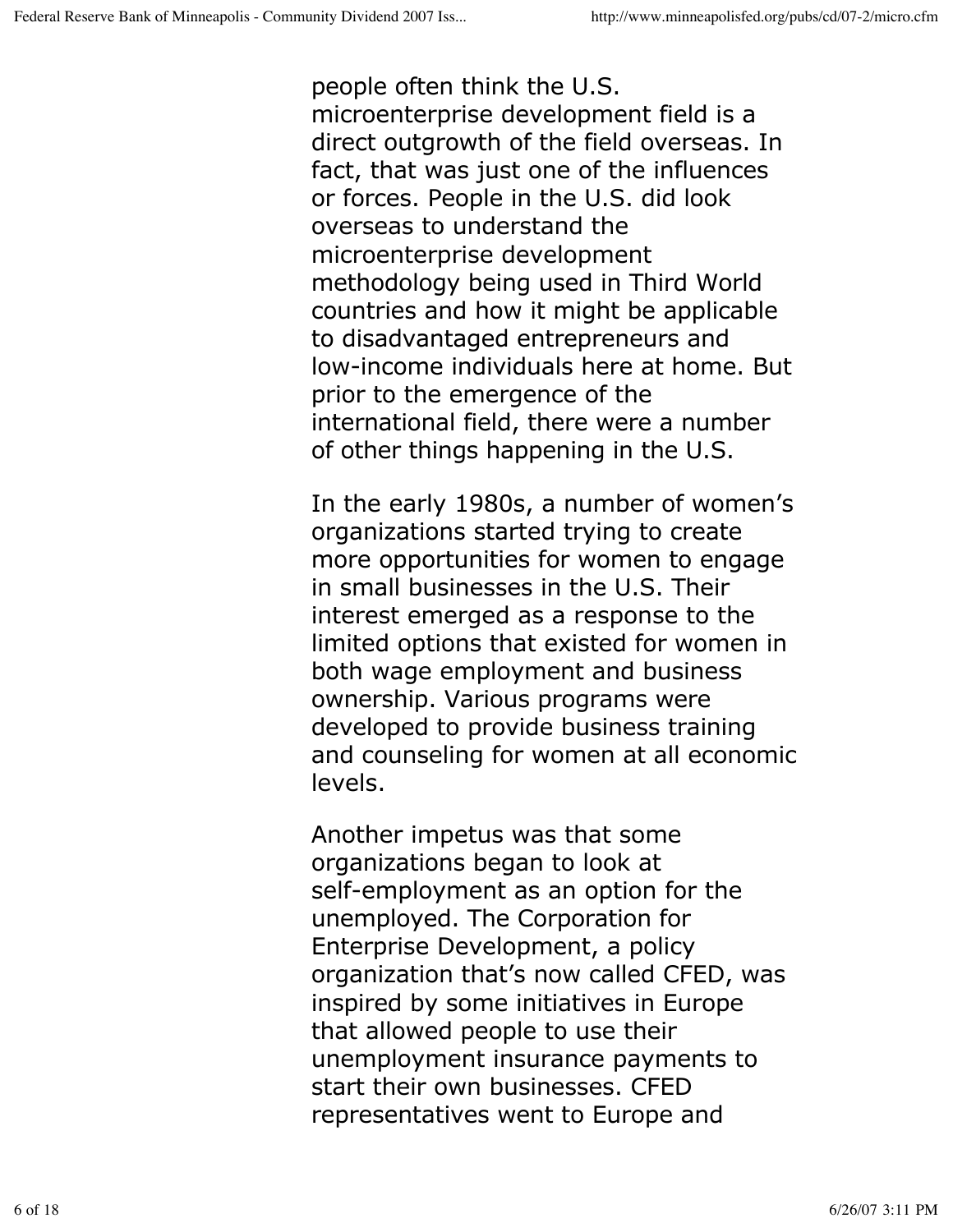looked at some examples of these initiatives. They returned to the U.S. and, with the U.S. Department of Labor, launched a demonstration using unemployment insurance to help people move to self-employment rather than into another job.

At the same time, community development corporations and other groups at the community level were looking at ways to revitalize neighborhoods where businesses had left. These groups began to see new business development as an option. Community action agencies, which work mainly on behalf of low-income people, began to see that maybe self-employment was a viable option for their clientele. So all these trends began to lead to the growth—almost the explosion—of microenterprise development in the U.S. from the mid-1980s onward.

**CD:** What causes people to start microenterprises?

**EE:** There's a set of "push-pull" factors to consider. First, the loss of opportunities to get "middle-class" jobs is a contributing factor. In many places, the available jobs don't provide a secure, middle-class income anymore. As people are pushed into the low-wage sectors, they look for other opportunities to generate income. Corporate downsizing, the outsourcing of jobs, the reliance by some corporations more heavily on a temporary workforce rather than a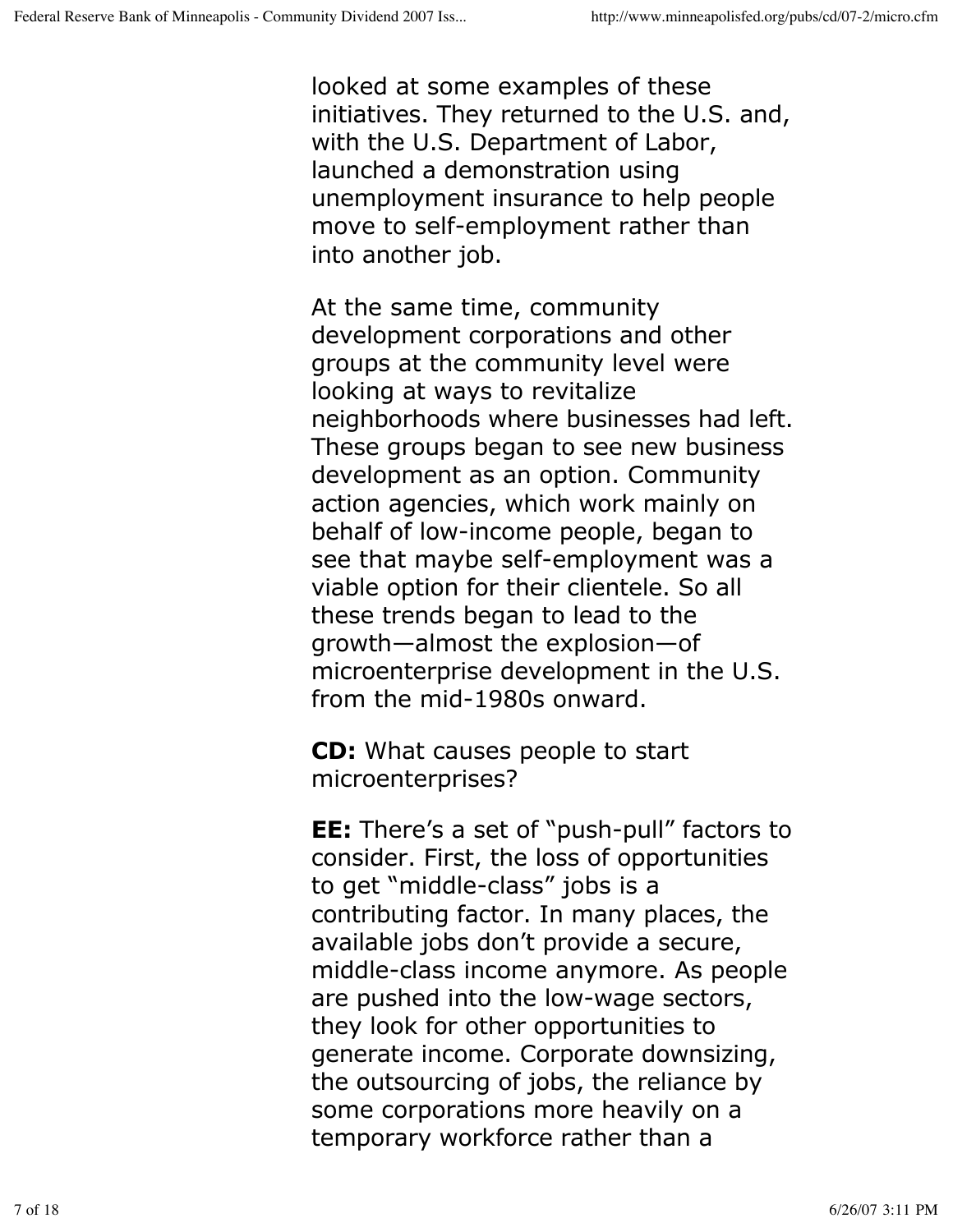workforce that has permanent employment backed by benefits—all of those trends encourage people to look to self-employment as an alternative source of income or a supplement to the wage employment they have. [For more on the rise in self-employment, see the graph below. *Editor*]



Other "push" factors include growth in immigration, the aging of the population (workers over 50 have a higher rate of self-employment than others), changes to welfare programs and the decline in many rural economies as farming has changed or consolidated.

The "pull" factors that draw people to self-employment include flexibility in terms of work hours, especially for women trying to balance their working and care-giving roles, and the growth of niche markets where microenterprises can prosper.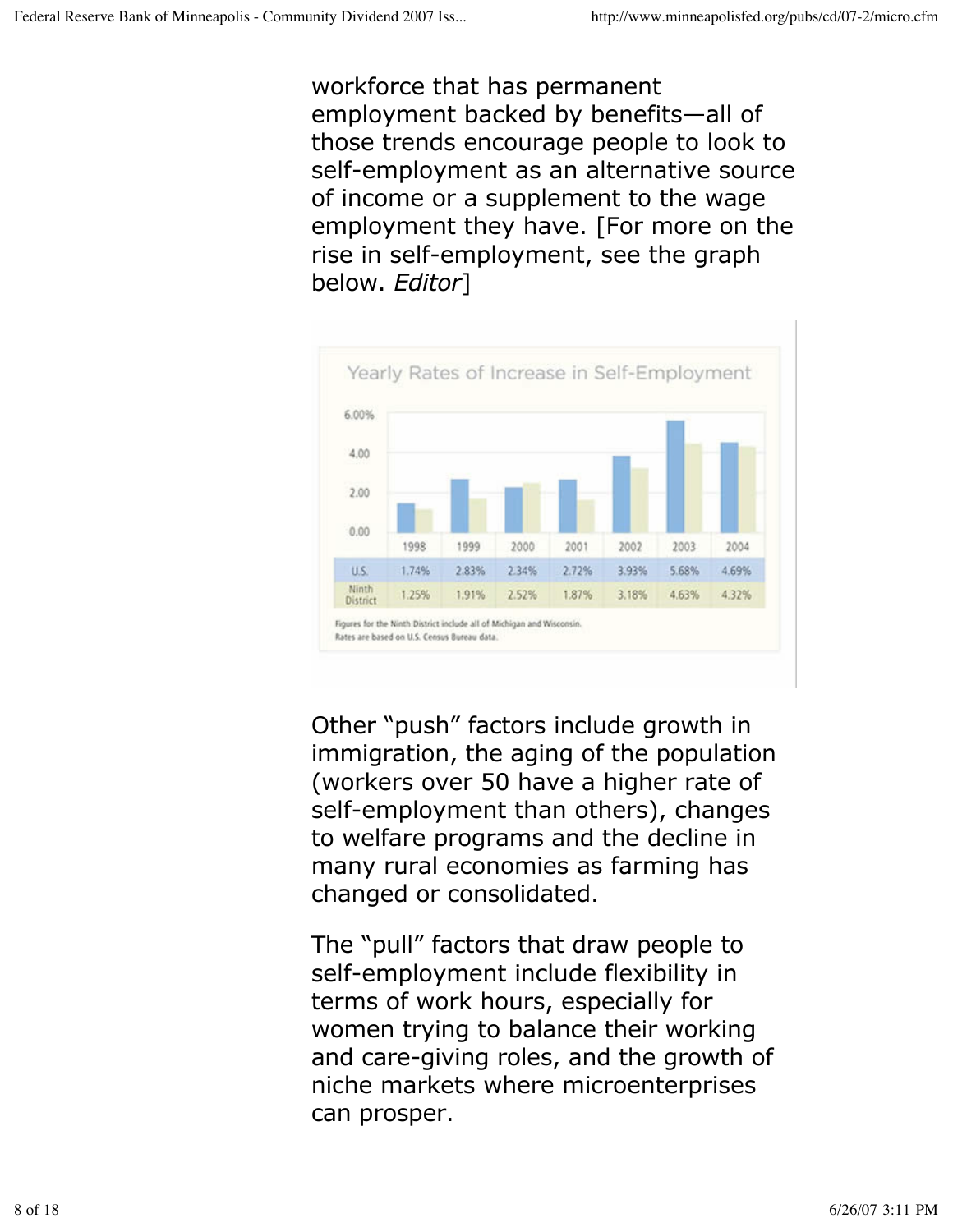**CD:** Is promoting microenterprises a good strategy to alleviate poverty?

**EE:** The short answer is yes, for some people. It's not for everybody. We've done some studies and looked closely at others. They show that people who pursue business ownership experience income growth over time. In many families, the increasing income is sufficient to move them above the poverty line. One study looked at what happens to entrepreneurs over a five-year period. Over that period of time, 53 percent of the entrepreneurs studied were able to move out of poverty. We also saw that when they move above the poverty line, many entrepreneurs do it not just through a business, but through a combination of wage employment and business. We call that concept "income patching." Within a family, a number of members may be contributing to the household income by pursuing wage employment and business ownership, and together all those pieces help move the household out of poverty. The portion that can be attributed to business ownership depends on the amount of time the person spends working in the business and the length of time the person has been in business. Over time, we usually see the business grow and the return to the producer increase. The business can then provide an income supplement to help the family move above the poverty line.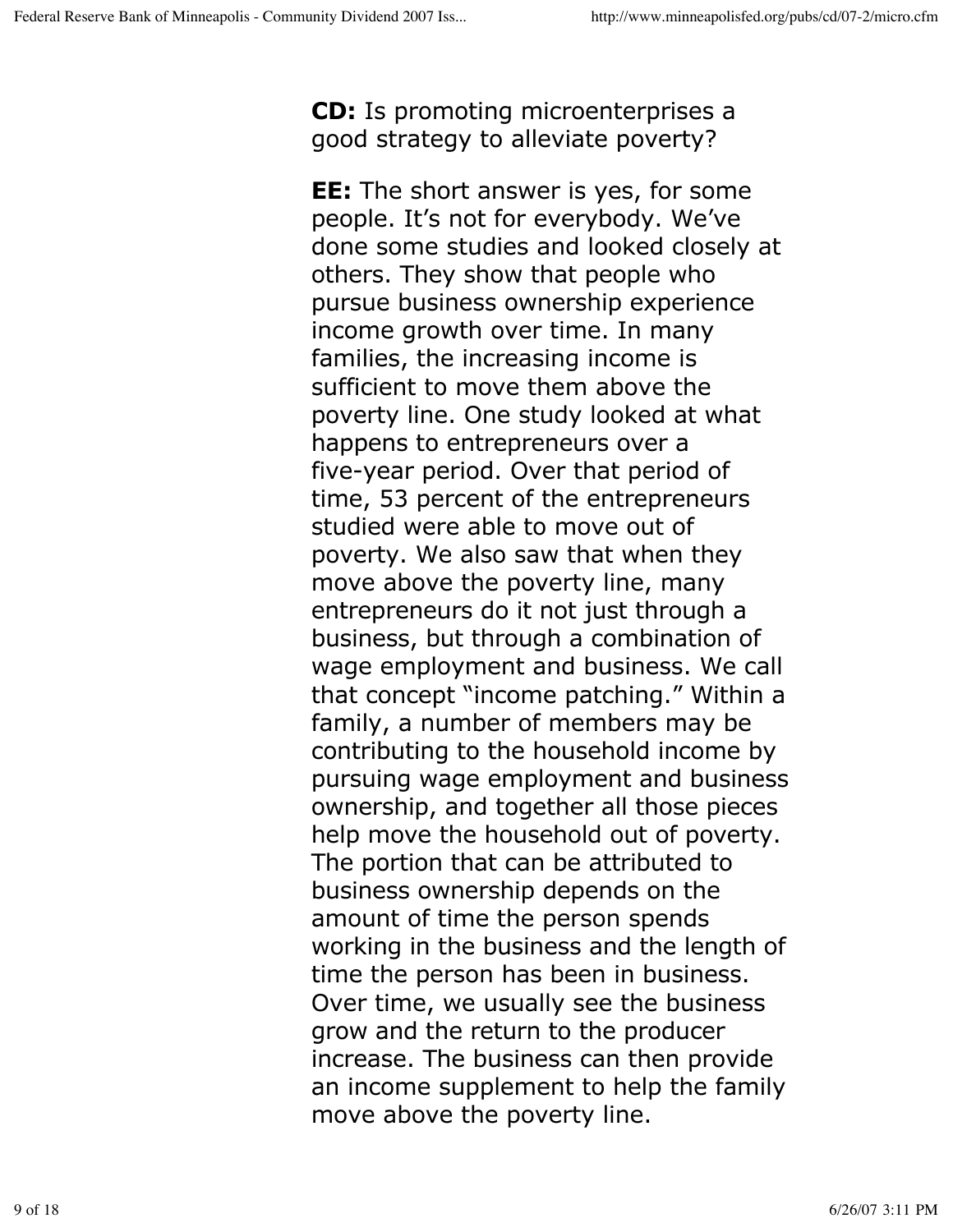Finally, we found that entrepreneurship does not end the struggle. Healthcare is generally a major concern for low-income people. Even if a microenterprise provides supplemental income to help the family inch above the poverty line and improve certain conditions, these families often are not able to cover healthcare expenses. That's why many household members hold wage jobs that provide healthcare benefits.

**CD:** Based on data collected in 2005, you've estimated the market for the services provided by MDOs in the U.S. to be about 10 million individuals. Can the MDO field grow enough to help all those potential entrepreneurs?

**EE:** It's a huge challenge to try to grow with limited resources. The MDO field needs to start thinking about how services are delivered. Looking at ways to use technology is one possible solution. For example, we helped develop an online tool called Micromentor that connects experienced business people—acting as mentors—with entrepreneurs.

Also, it's important to look at ways to restructure the field. Instead of having hundreds of very small programs, practitioners could look at ways to achieve economies of scale through mergers, strategic alliances or acquisitions.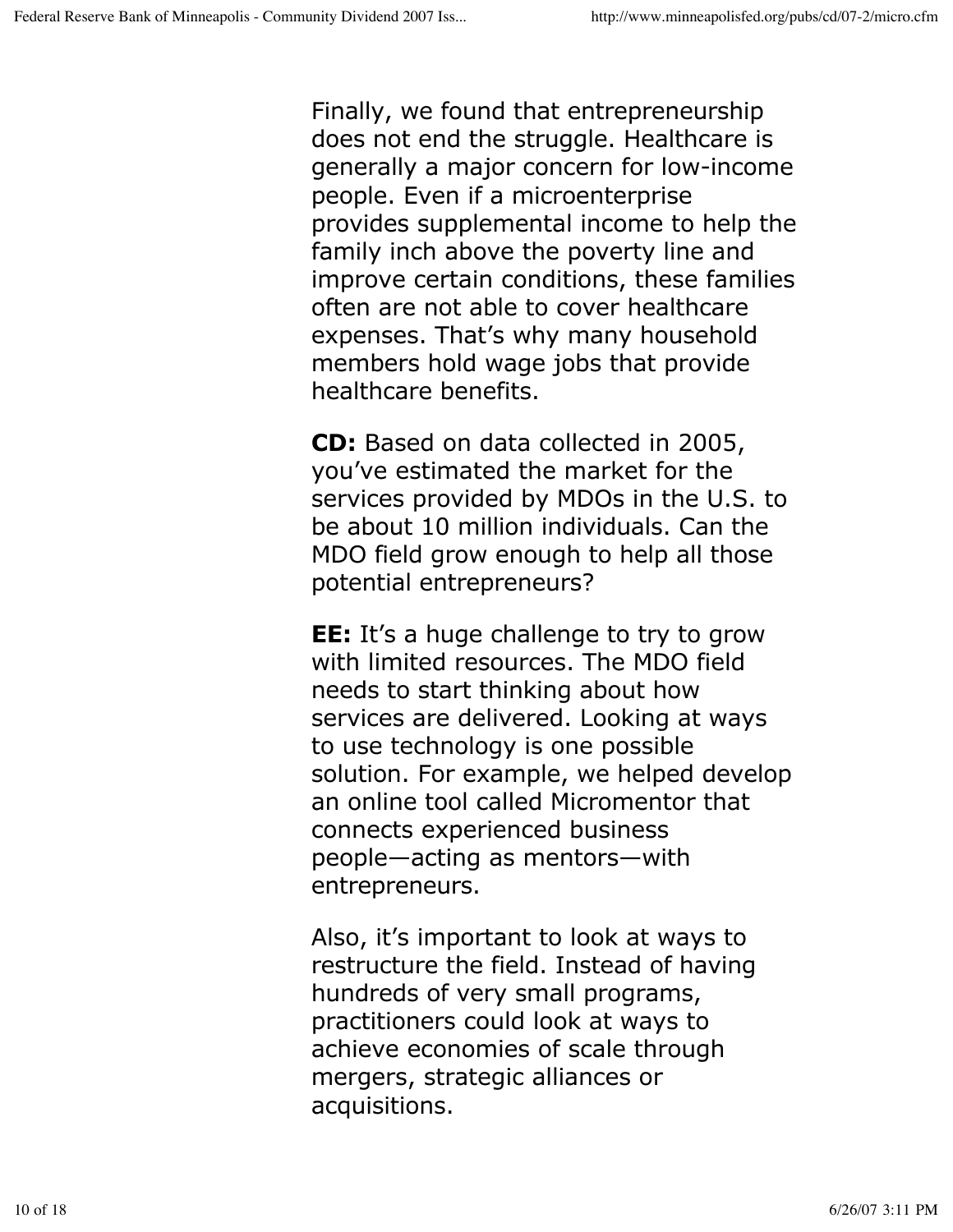Finally, there is a need for better market research. This is really critical and can help microenterprise programs better plan their outreach activities and understand the changing marketplace. Ten years ago, there were fewer financial alternatives for entrepreneurs to use in developing and implementing their business ideas. Today there are so many alternatives, positive and not-so-positive. There are credit cards, banks, check-cashing outlets and payday lenders, just to mention a few. Practitioners need to understand the market situation, both on the supply and the demand side, so as to better position themselves.

**CD:** What does the future hold for the microenterprise development industry?

**EE:** Microenterprise development is getting more complex and sophisticated. We're going to see more programs that will help entrepreneurs to not *start* businesses, but to really *grow* them and become savvy about the current marketplace. Also, there'll be a much larger role for programs that help individuals become financially literate and programs that sustain families through asset development.

There's a growing emphasis on rural microenterprise development, and I think we'll see more of that in the future. In some rural communities, there are programs that focus on microenterprises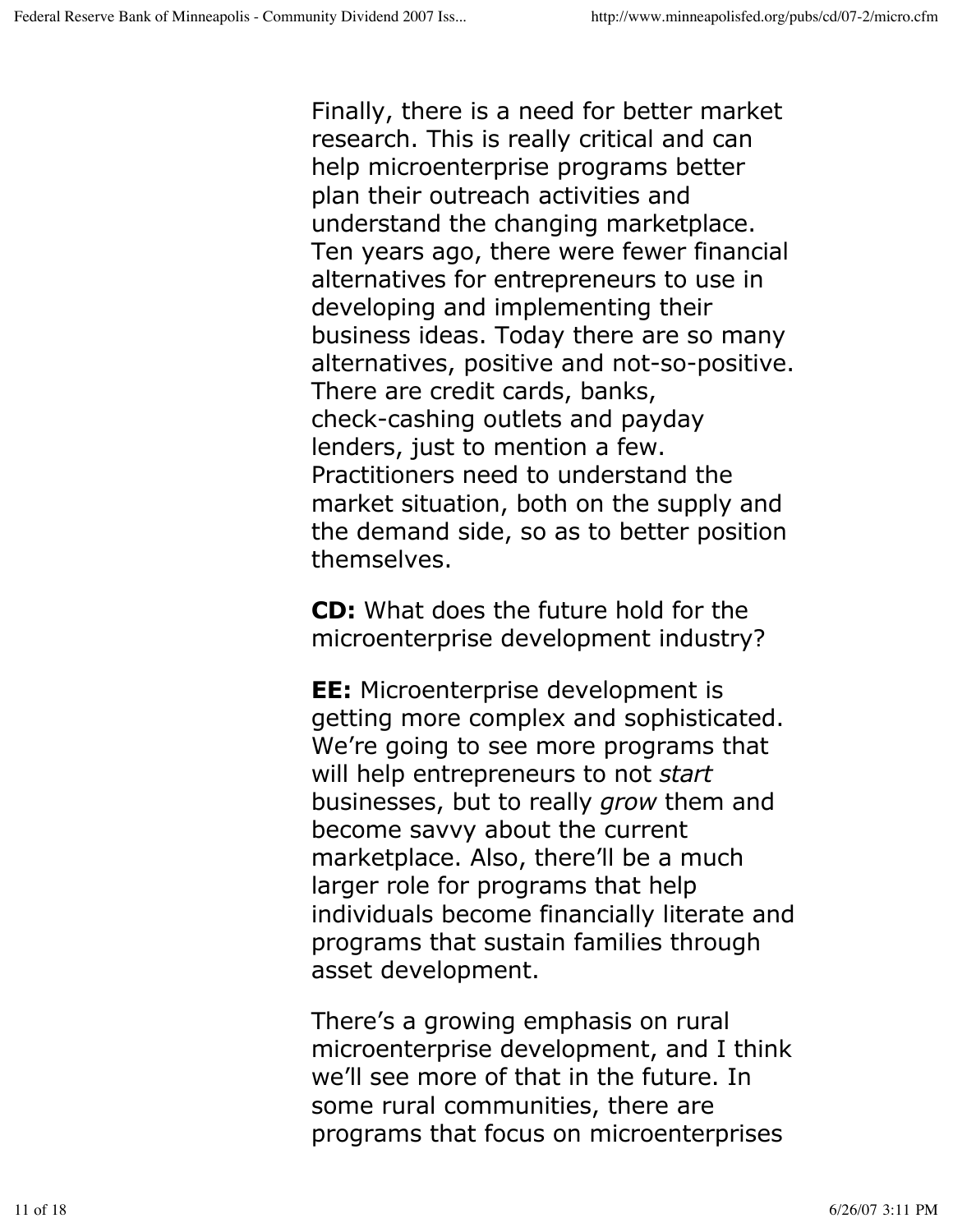as part of a broader entrepreneurship development system. The aim is to build a pipeline of rural entrepreneurs and help them grow and become successful. We see some microenterprise development programs beginning to specialize in certain sectors, like specialty foods or child care. In other rural areas, there are efforts to develop "regional flavor initiatives," where microenterprise development programs work not only with business developers, but also with tourist promotion programs, heritage institutions and cultural institutions to build an economy around the unique characters or features of the local region.

Regardless of the setting, I think the future paths of individual MDOs will vary depending on their leadership and circumstances. On the ground, I see organizations that will continue to be small and serve a small part of their local communities. I also see a set of organizations that are on the cutting edge and are probably going to take off and do extraordinarily well.

## *Microenterprise development spotlight*

Four Bands Community Fund Eagle Butte, S.D.

As Elaine Edgcomb mentions in our interview, it's common for microenterprise development organizations to focus their efforts on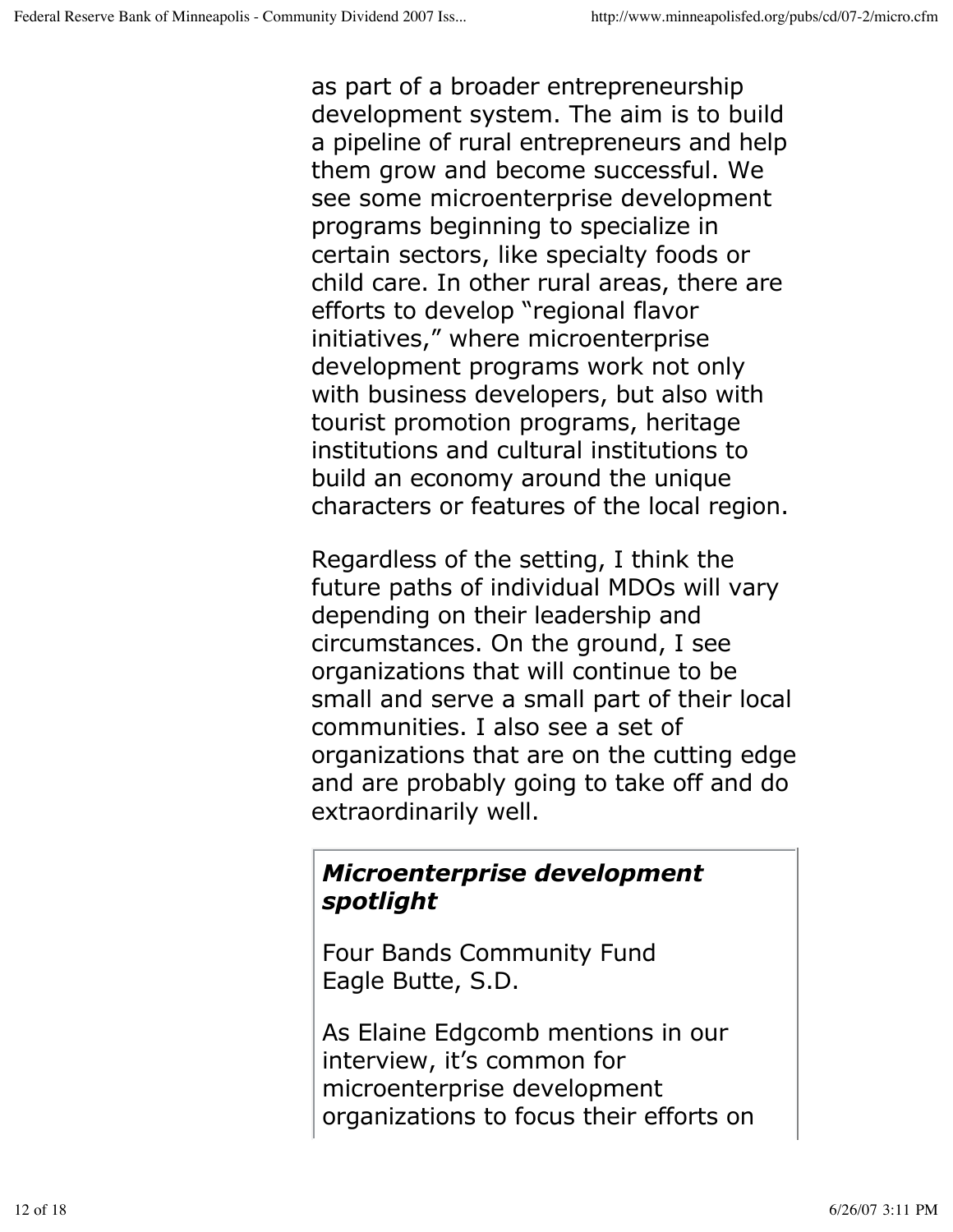specific racial or ethnic groups. Four Bands Community Fund (Four Bands) in Eagle Butte, S.D., is one example.

Four Bands was founded in April 2000 to encourage economic development and enhance the quality of life on the Cheyenne River Indian Reservation. The organization's services include a comprehensive business training class called Cheyenne River Entrepreneurial Assistance Training and Education, or CREATE; a variety of business loan products, which require borrowers to receive training in personal finance or business planning; Made on the Rez, a collection of marketing and development services that includes a retail store, e-commerce Web site and online business directory; individual development accounts; youth entrepreneurship programs; and consumer education.

As of year-end 2006, Four Bands has served more than 800 clients and closed 90 loans totaling \$470,000. All of the fund's borrowers are Native American and most are women. Many of the businesses served are based in tourism or cultural artisanship.

There is strong, persistent demand for Four Bands' services. As a result, the organization's major challenge is to keep up with the demand for capital. Additional challenges include the lack of business experience on the reservation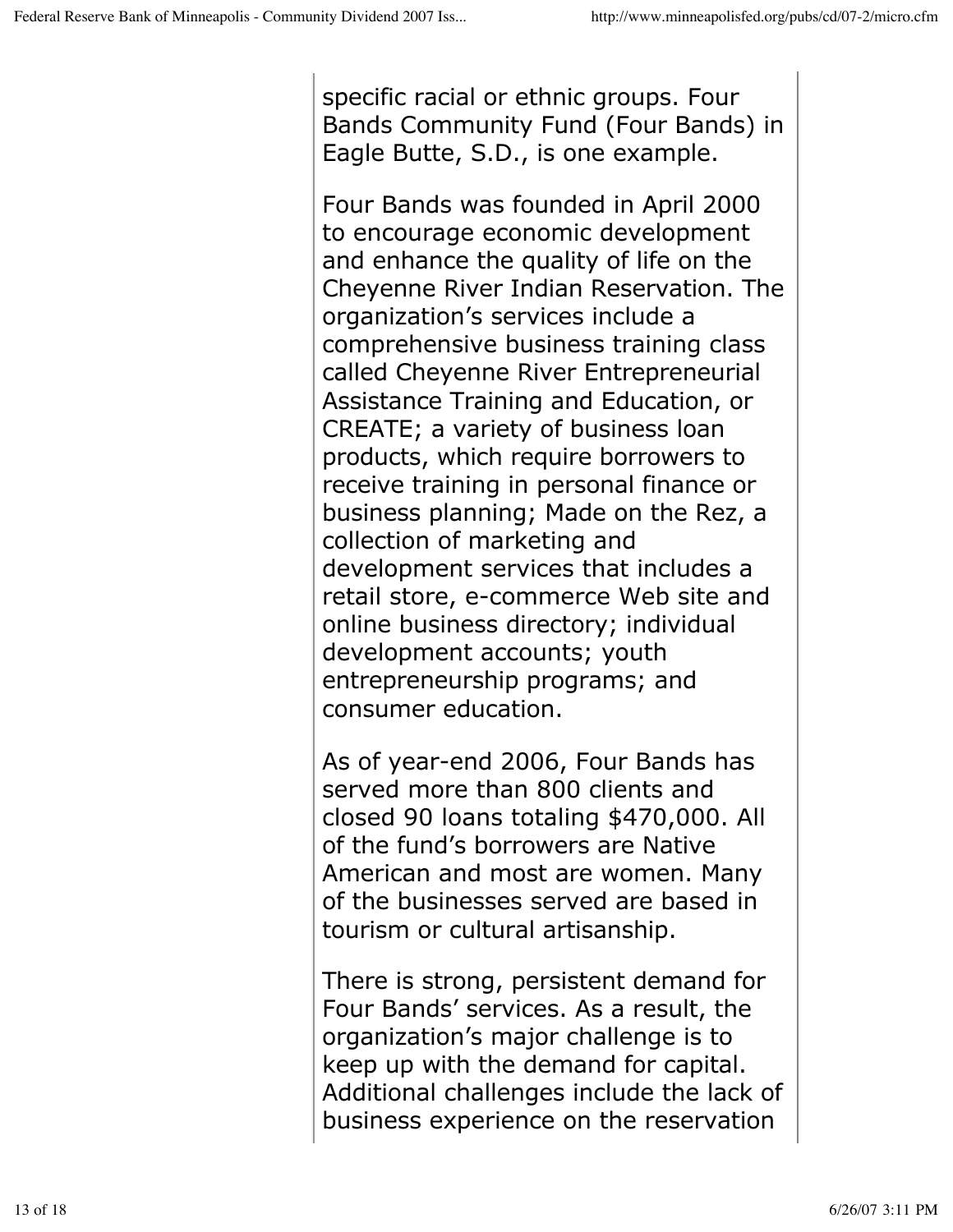and the extremely remote locations of some clients, which can impede the delivery of products and services.

Partnering with other organizations is a priority for Four Bands. Through an effort funded by the W. K. Kellogg Foundation, the organization has worked collaboratively with other Native organizations to create and implement an entrepreneurship development system via the Oweesta Collaborative. (For more information on this effort, contact Staci LaCroix at slacroix@oweesta.org.) Other partners include the South Dakota Small Business Development Center, University of Sioux Falls Center for Women's Business Development, Cheyenne-Eagle Butte High School and Tribal Ventures.

## *Ninth District Microenterprise Development Organizations*

#### **Upper Peninsula of Michigan**

Gogebic-Ontonagon Community Action Agency *Ironwood* Northern Initiatives Corporation *Marquette*

#### **Minnesota**

African Development Center *Minneapolis*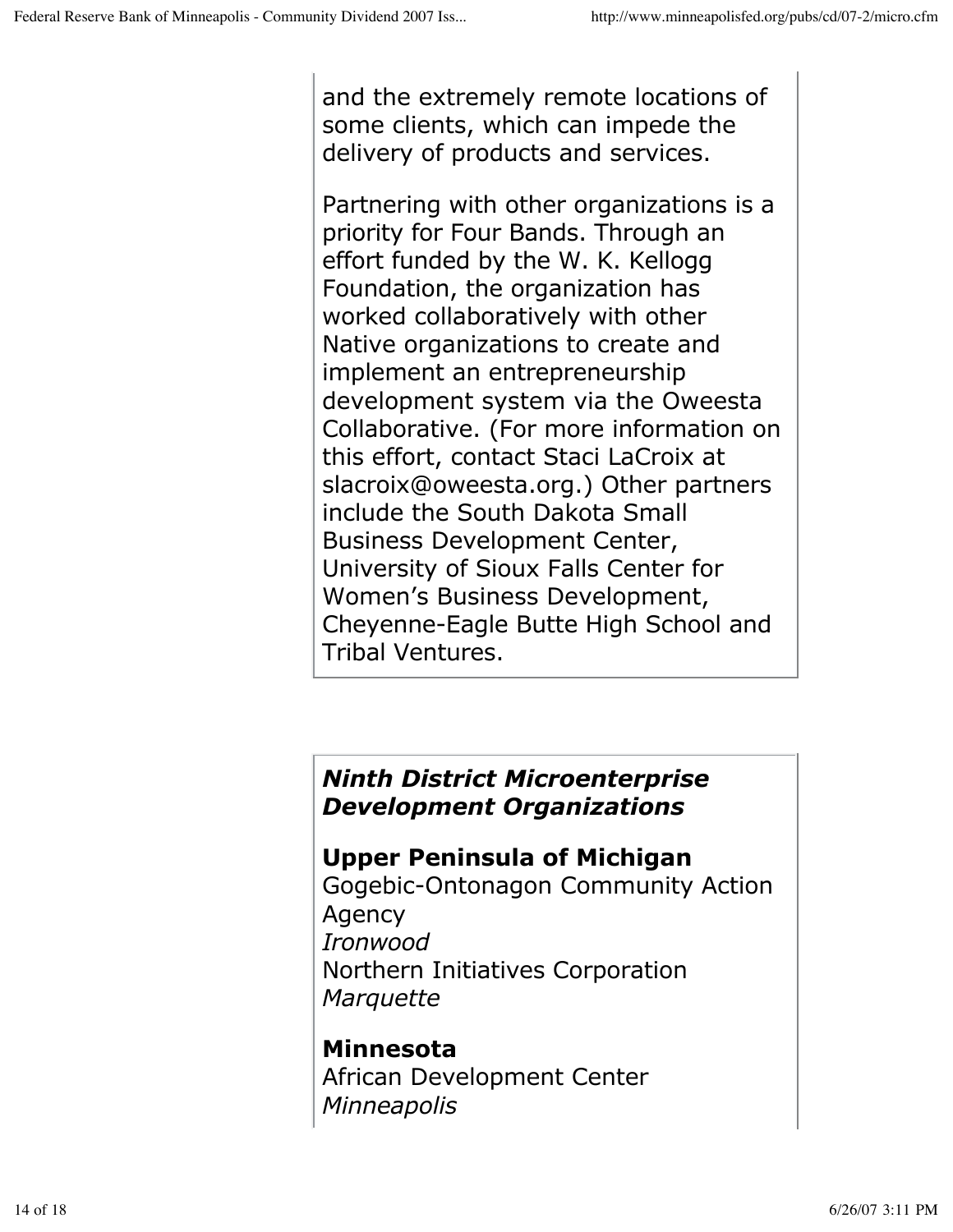American Institute of Small Business *Minneapolis* Anoka County Economic Development Partnership *Coon Rapids*  Entrepreneur Development Program *Bemidji* Latino Economic Development Center *Minneapolis* Lincoln County Enterprise Development Corporation *Ivanhoe* Lyon County Enterprise Development **Corporation** *Marshall* Metropolitan Economic Development Association *Minneapolis* Midwest Minnesota Community Development Corporation *Detroit Lakes* Minneapolis Consortium of Community Developers *Minneapolis* Neighborhood Development Center *St. Paul* Northeast Entrepreneur Fund, Inc. *Virginia* North Star Community Development Corporation *Duluth* Northwest Minnesota Foundation *Bemidji* Peoples Connection/Minnesota Women's Business Center *Fosston* Rural Enterprise Loan Grantee Program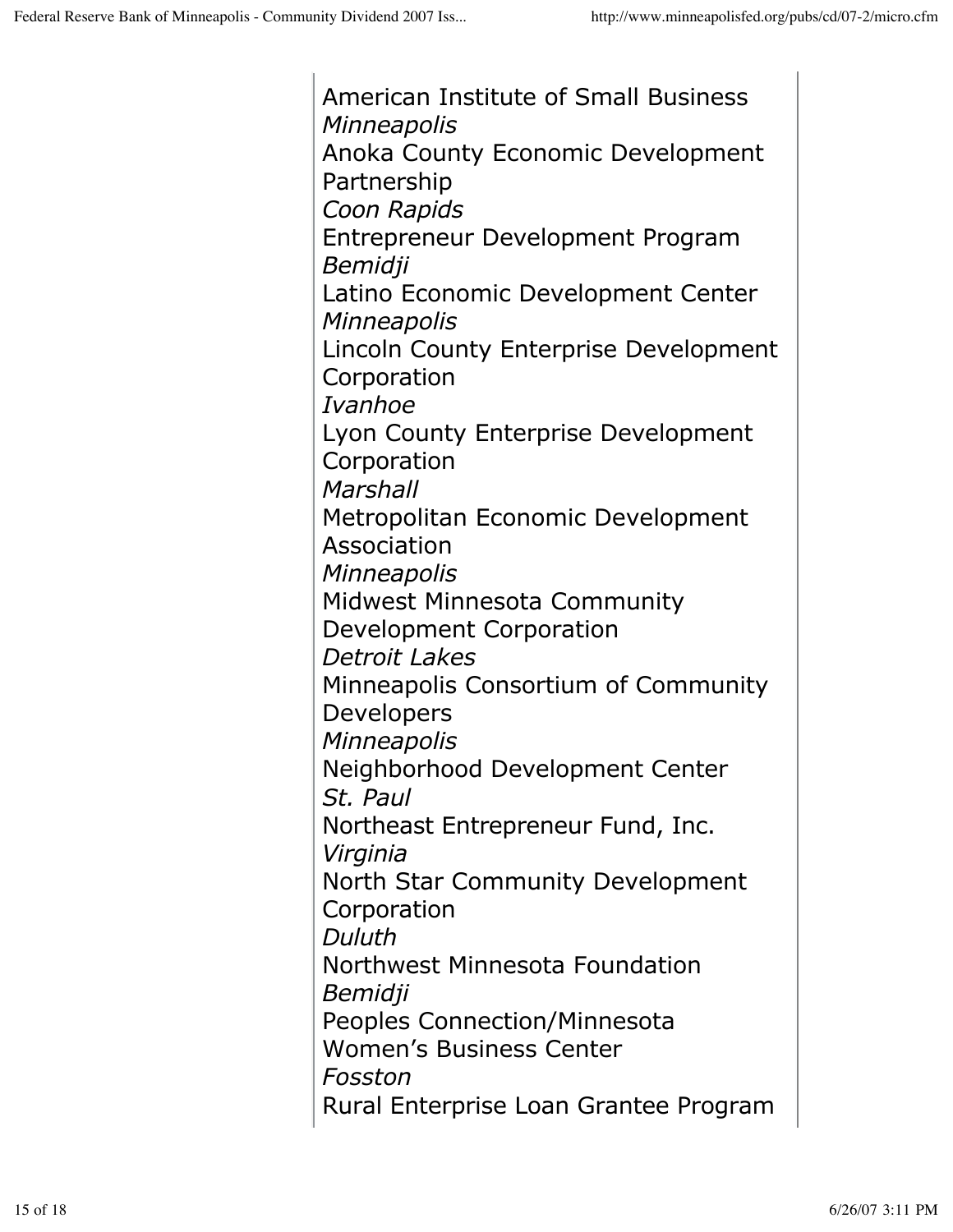*Little Falls* Southeastern Minnesota Development Corporation *Rushford* Southern Minnesota Initiative Foundation *Owatonna* Southwest Minnesota Foundation *Hutchinson* Tri-County Community Action Program *Little Falls* WomenVenture *St. Paul* 

## **Montana**

Community First Fund *Bozeman* Gateway Economic Development Corporation *Helena* Microbusiness Development Corporation *Billings* Montana Community Development Corporation *Missoula* Montana MicroBusiness Finance Program *Helena*

## **North Dakota**

Dakota Certified Development Corporation *Fargo* Lake Agassiz Regional Development Corporation *Fargo*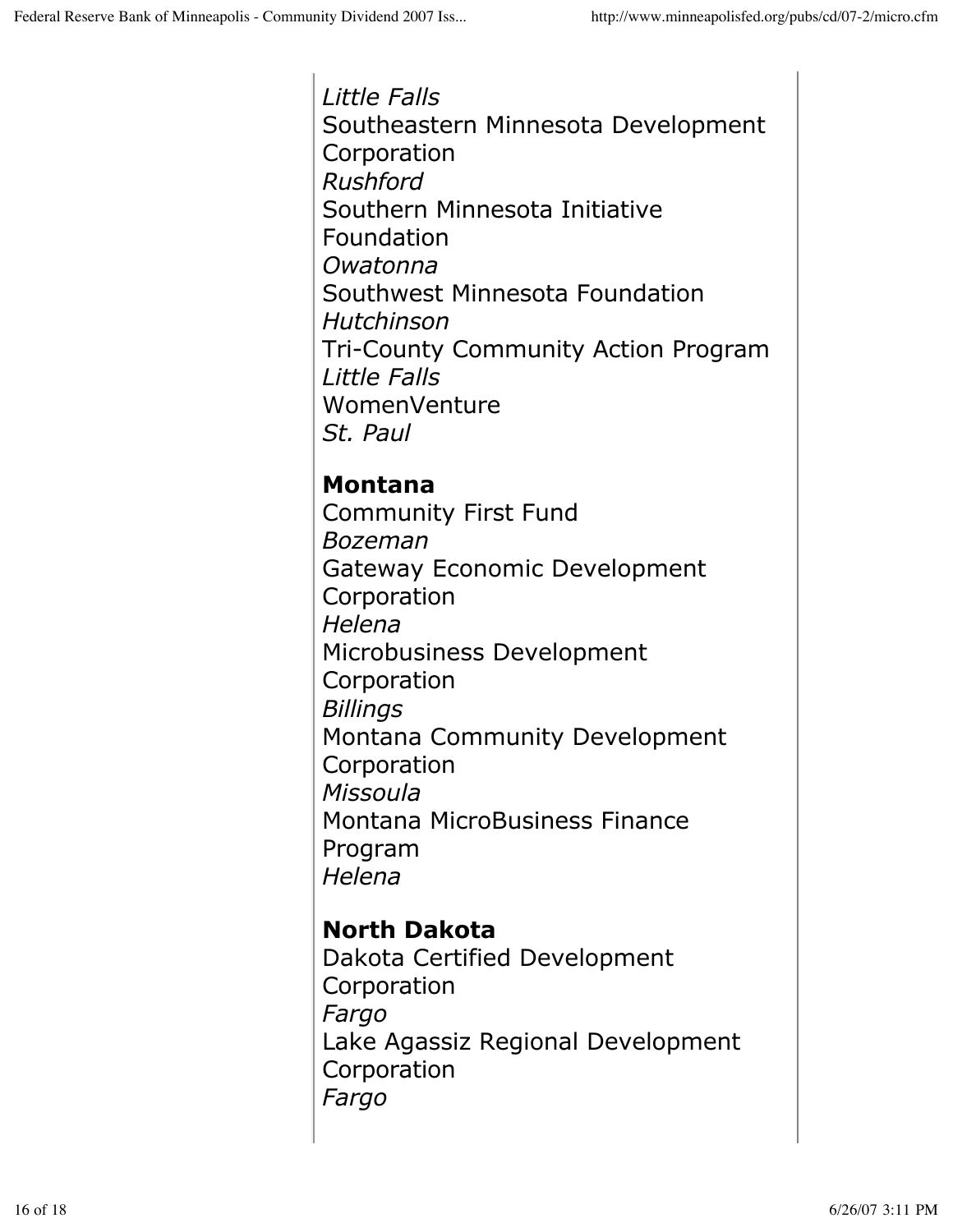# **South Dakota**

Enterprise Institute *Brookings* Four Bands Community Fund *Eagle Butte*  Lakota Fund *Kyle* Northeast South Dakota Economic Corporation *East Sisseton* Tribal Business Information Center *Eagle Butte*

## **Northwestern Wisconsin**

Couleecap *La Crosse* Impact Seven, Inc. *Almena* Indianhead Community Action Agency *Ladysmith* West CAP (West Central Wisconsin Community Action Agency) *Menomonie* Western Dairyland Community Action Agency *Independence*

*The list above is not all-inclusive. It reflects Ninth District microenterprise development organizations listed with the Association for Enterprise Opportunity and the Aspen Institute Microenterprise Fund for Innovation, Effectiveness, Learning and Dissemination as of January 2007.*